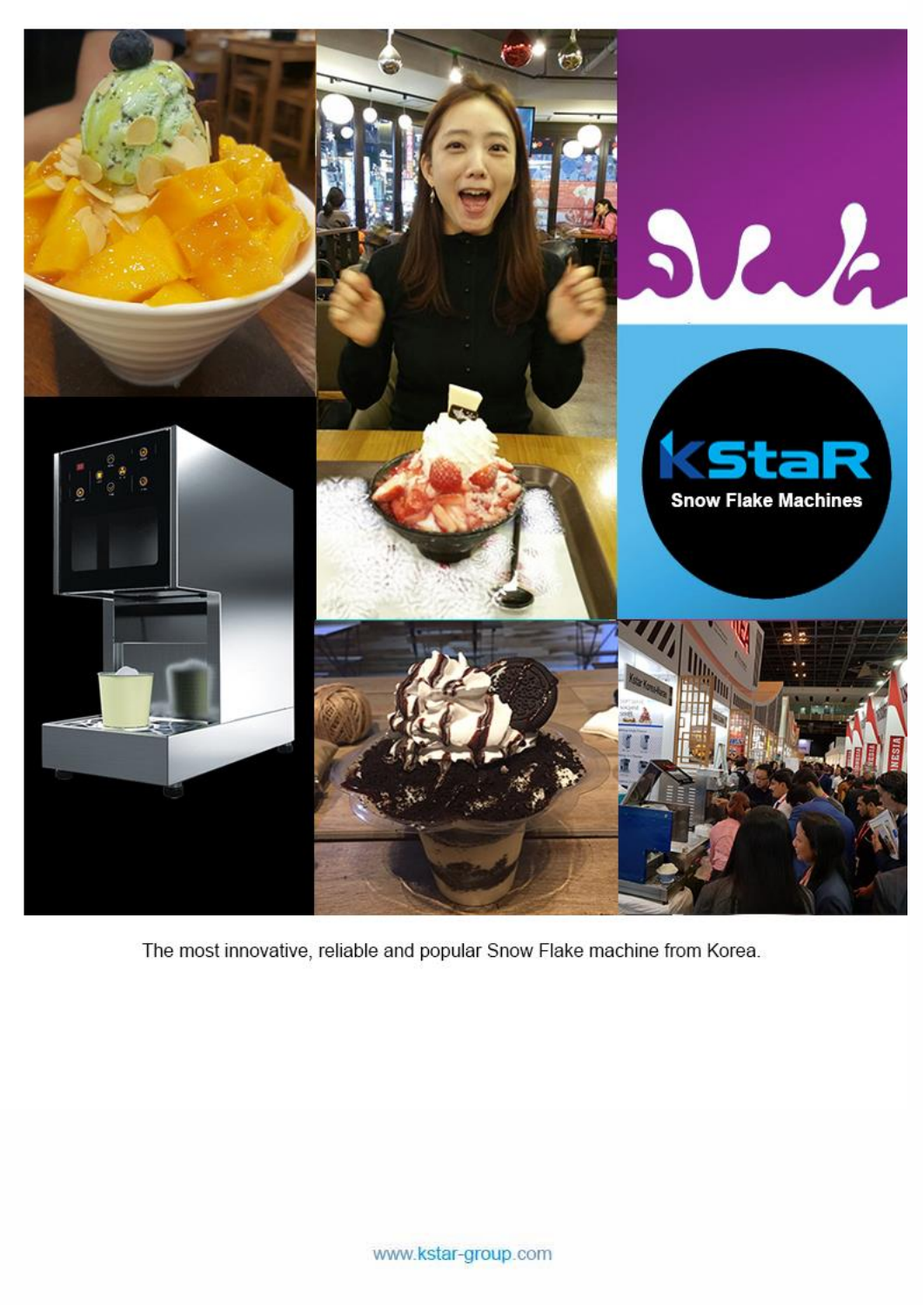

## **Features of our Snow Ice Machine** …

#### **Space saving & User-friendly design with one touch function**

Compact desktop machine is ideal for outlets with space constraint. Pre-set timer allows you to automatically set the time for machine to run every time you start machine to produce the ice flakes. Preset timer allows you to adjust the ice flakes output according to the size of your servings. Multi bowl feature allows you to make multiple bowls. Fulfill orders just with one touch of the button.

#### **Ease of making different flavored ice with minimum fuss**

Easy accessibility to mixture allows you to change mixture easily and to make different flavored ice flakes. Now you can make different flavored ice flakes based on customer's order. No more constraints to making just one flavor on your machine.

#### **New innovative technology, Superior Quality & Reliability**

Our world's first innovative technology produces machines that allows faster ice flake production and proprietary parts provides superior reliability that surpasses expectations.

#### **Easy to clean and maintain**

Easy to use and ease of cleaning after use makes our machine a popular choice amongst those looking for a reliable, easy-to-use machine. Open top concept makes it easy to clean and maintain the machine after use.

#### **Works perfectly well with generic or specialized bingsu products**

Machine is designed for use with most type of liquid input. Specially produced bingsu powder specially designed to create finer textured and better tasting ice flakes are also available for the most discerning customers.

#### **International Warranty and Support**

Warranty and service support is available for one year and you can have a peace of mind knowing we are here to provide you with warranty in parts and after sales service should you ever require them.

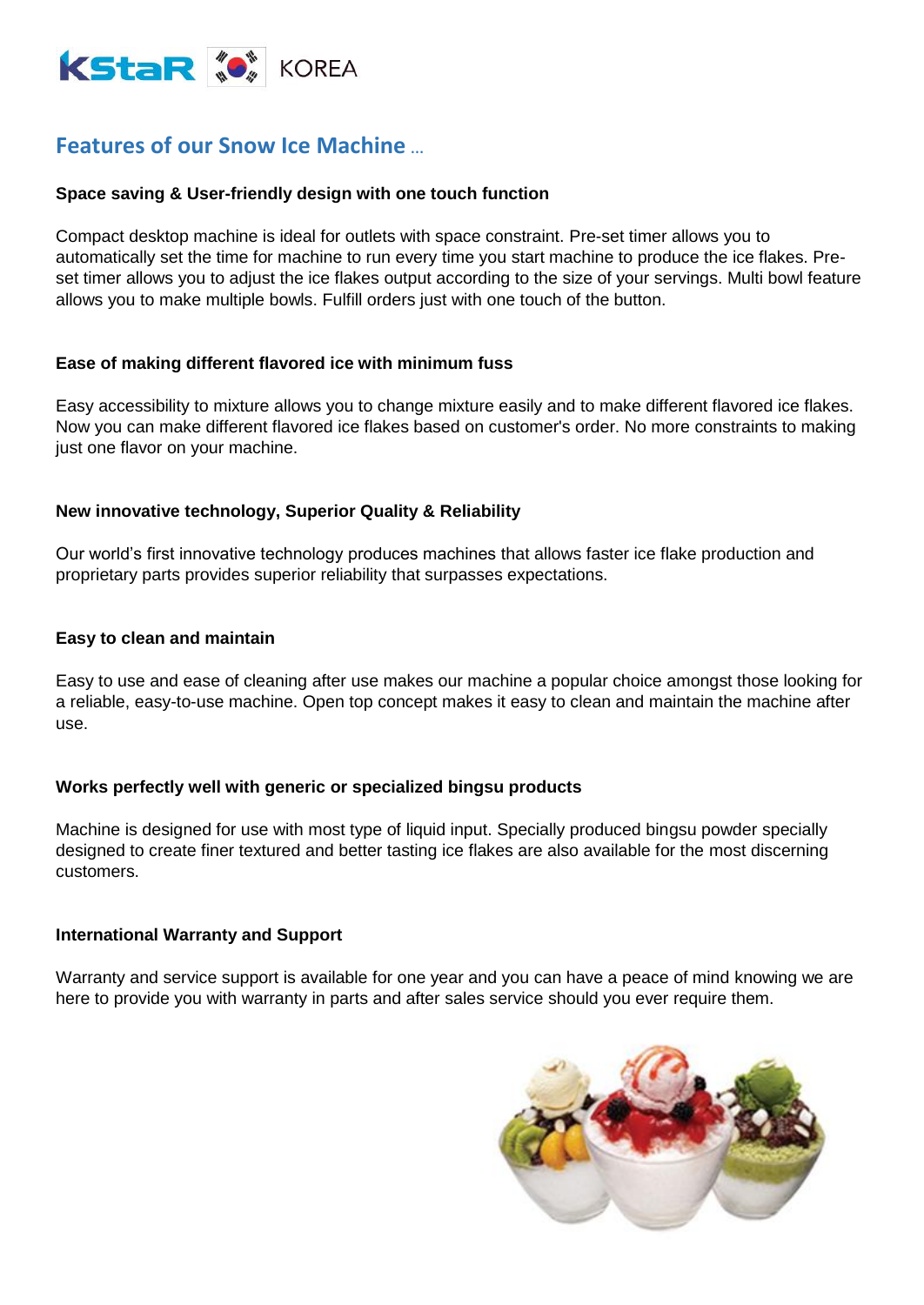

### 스노우디스펜서 / NSD-201MW

# Bingsu Machine\_**Tabletop**

Innovative new technology with space saving design, ideal for small and medium sized cafes.



#### **Model NSD 201 MW**

| Machine Type:               |
|-----------------------------|
| Dimension:                  |
| Weight:                     |
| Type of Ice Production:     |
| Capacity of Ice Production: |
| Method of Ice Production:   |
| Power:                      |
| <b>Working Voltage:</b>     |
| Refrigerant:                |
| Cooling System:             |

Table top 300(W) x 600(D) x 680(H) 64 kg Snow Ice 250 kg/Day Rotating Drum System  $1.3$  KWh 1 ph, AC220V, 50/60Hz R404A Water Cooled



Suction Pump and sensor for automatic ingredient imput



Touch panel with automatic timer for one touch operation



Automatic turn table for properly shaped ice



Automatic tray lift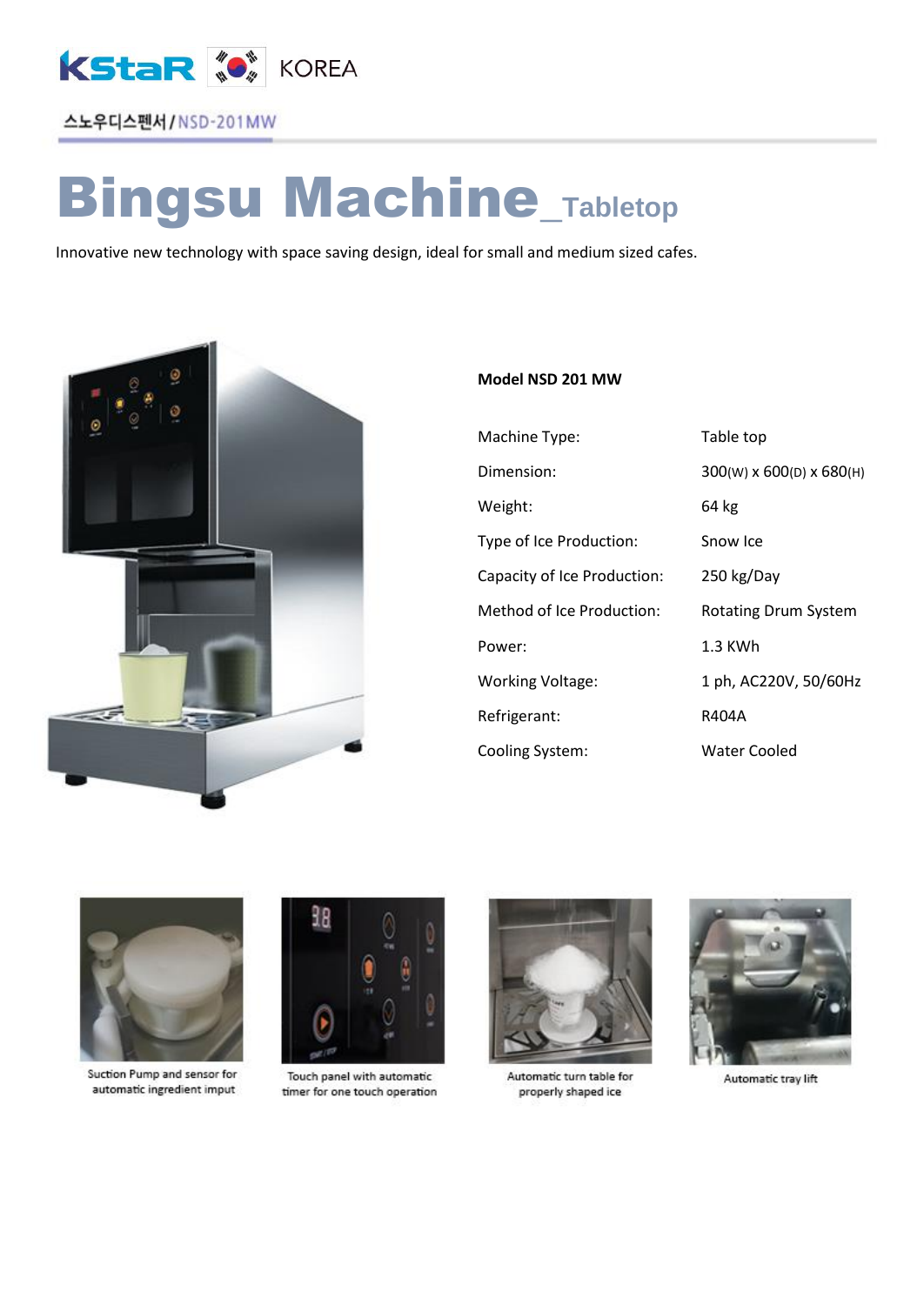



# Self Service Feature

One touch dispensing feature for buffet and self-service concept



1. Place the cup at the turntable



2. Press the start button



3. Machine dispenses snow



 $\begin{array}{c|c} \hline \end{array}$  ice flakes  $\begin{array}{|c|c|c|c|} \hline \end{array}$  4. Enjoy your snow ice flakes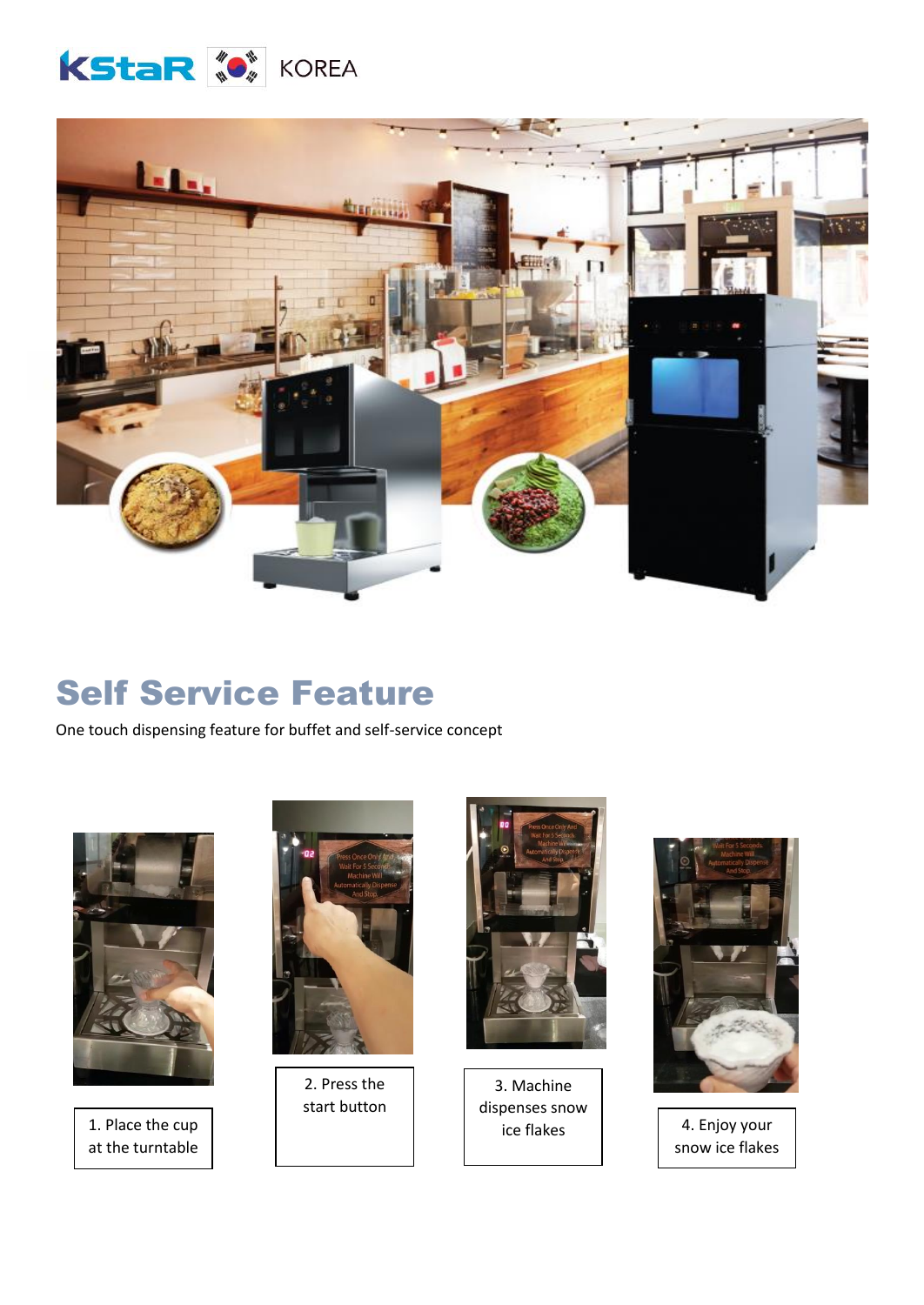

# Bingsu Machine\_**Standalone**

Big in performance and design, ideal for cafes specialising in Bingsu products.



#### **Model NSM 25 GOMW**

| Machine Type:               | Standalone                |
|-----------------------------|---------------------------|
| Dimension:                  | 470(W) x 600(D) x 1080(H) |
| Weight:                     | 80 kg                     |
| Type of Ice Production:     | Snow Ice                  |
| Capacity of Ice Production: | 250 kg/Day                |
| Method of Ice Production:   | Rotating Drum System      |
| <b>Working Voltage:</b>     | 1 ph, AC220V, 50/60Hz     |
| Refrigerant:                | R404A                     |
| Cooling System:             | Water Cooled              |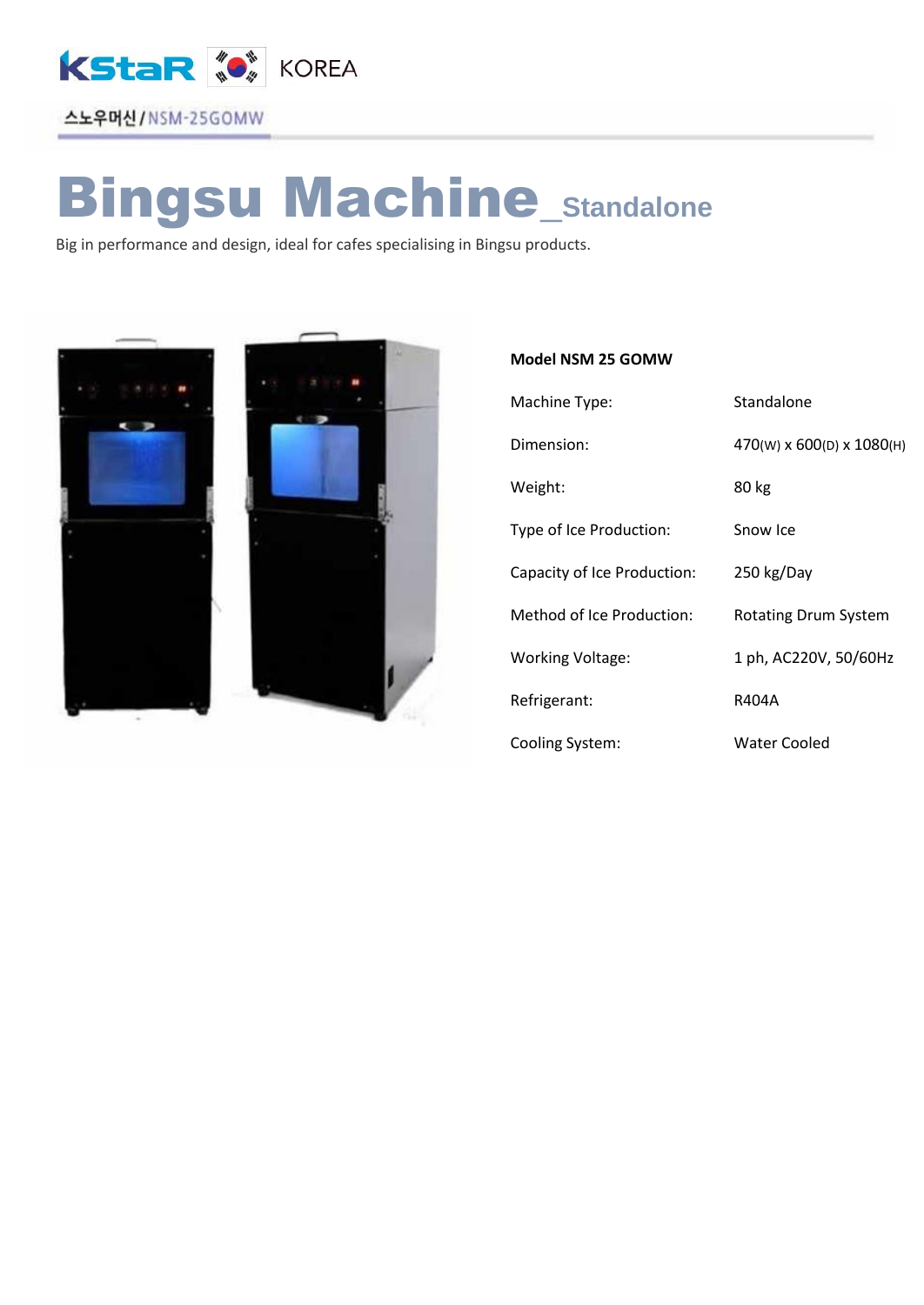

## **Kstar … Bringing Korea's finest to the rest of the world**



KStar is a reputable supplier of café products and F&B machinery in Korea. Renowned for our excellent service and customer support, our products and machines are supplied to many cafes, restaurant chains as well as other food establishments around the world. Our products are also exported to different countries in Asia, South East Asia, Russia, Middle East and Europe.

Join us to bring the snow flake dessert revolution that is mesmerizing the whole of Asia to Middle East. Contact us today and we will be glad to be of assistance to all your snow ice machine, ingredients and business needs.

Contact us today and we will be glad to be of assistance to all your snow ice machine needs.